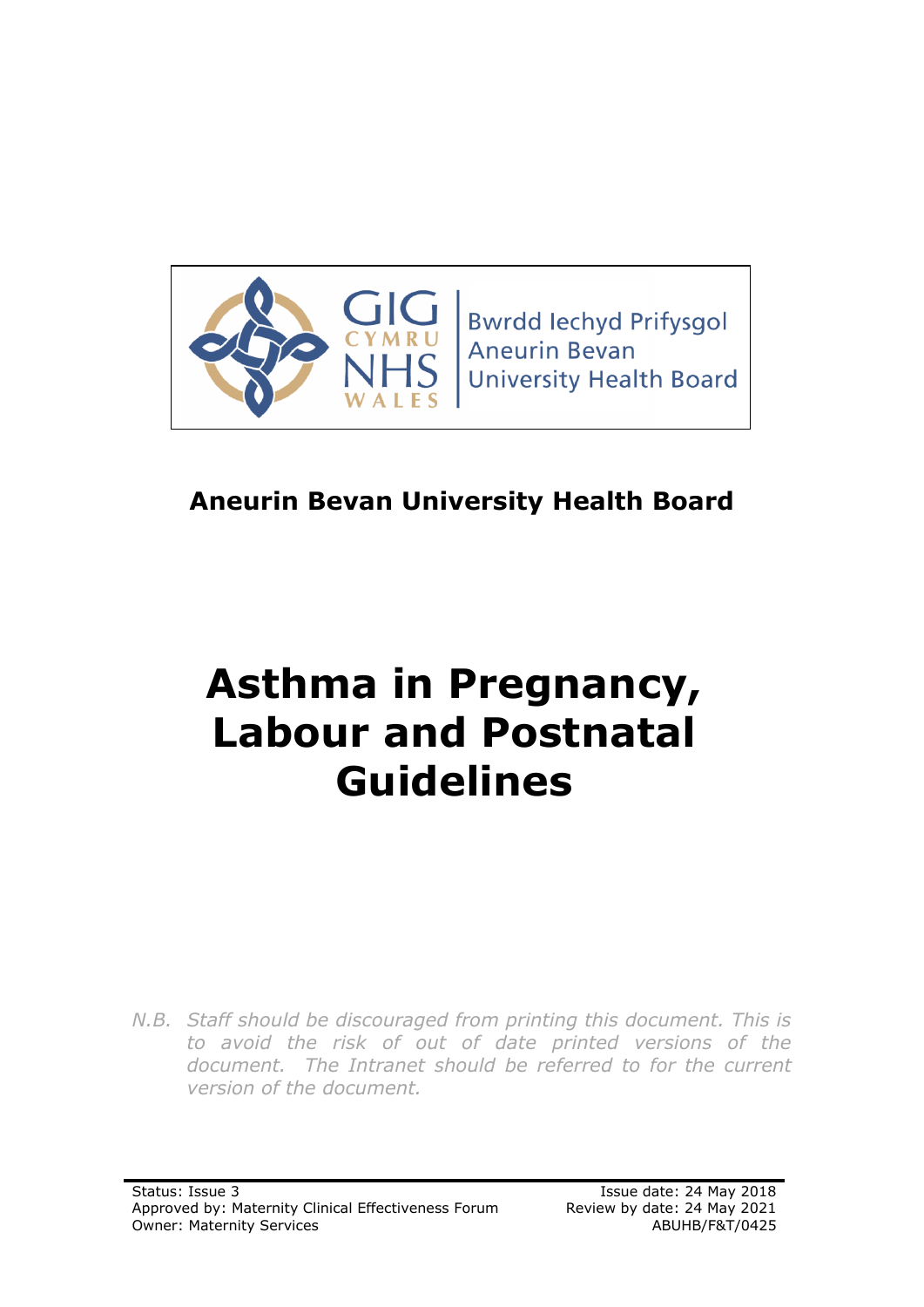# **Contents:**

| $2^{\circ}$  |  |                                                  |  |  |  |  |  |
|--------------|--|--------------------------------------------------|--|--|--|--|--|
| $\mathbf{3}$ |  |                                                  |  |  |  |  |  |
|              |  |                                                  |  |  |  |  |  |
| 5            |  |                                                  |  |  |  |  |  |
|              |  |                                                  |  |  |  |  |  |
|              |  | Appendix 1: Guideline for treatment of Asthma in |  |  |  |  |  |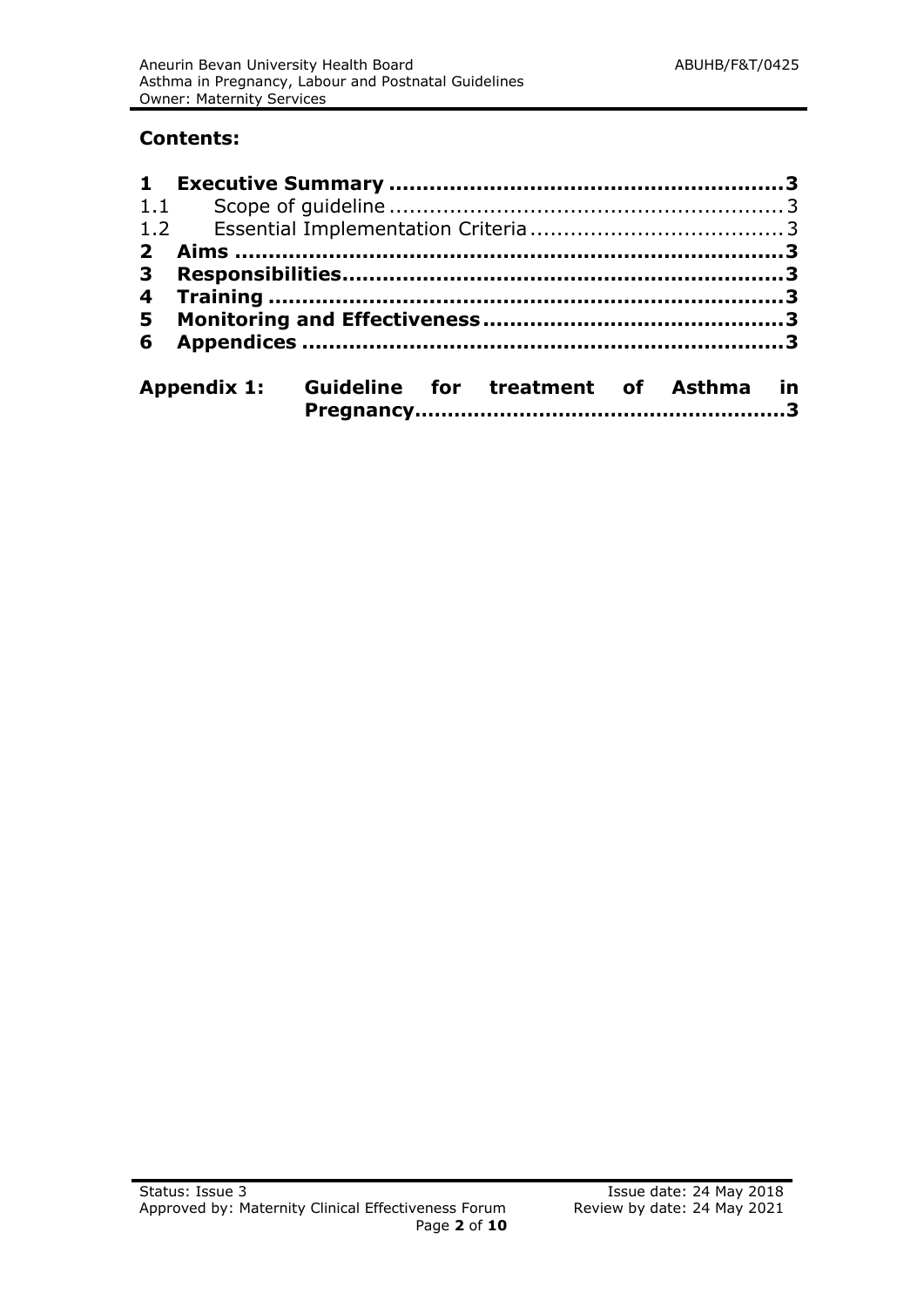# **1 Executive Summary**

This document is a procedure designed to support safe and effective practice.

# **1.1 Scope of Guideline**

This guideline applies to all clinicians working within maternity services.

# **1.2 Essential Implementation Criteria**

Auditable standards are stated where appropriate.

#### **2 Aims**

To provide support for clinical decision making.

#### **3 Responsibilities**

The Maternity Management team.

# **4 Training**

Staff are expected to access appropriate training where provided. Training needs will be identified through appraisal and clinical supervision. All midwives should be aware of safety of anti-asthma medications and should be able to counsel asthmatics to continue with their treatment during pregnancy.

#### **5 Monitoring and Effectiveness**

Local service Improvement Plan will guide monitoring and effectiveness.

*This policy has undergone an equality impact assessment screening process using the toolkit designed by the NHS Centre Equality & Human Rights. Details of the screening process for this policy are available from the policy owner.*

# **6 Appendices**

Appendix 1 – Guideline for treatment of Asthma in Pregnancy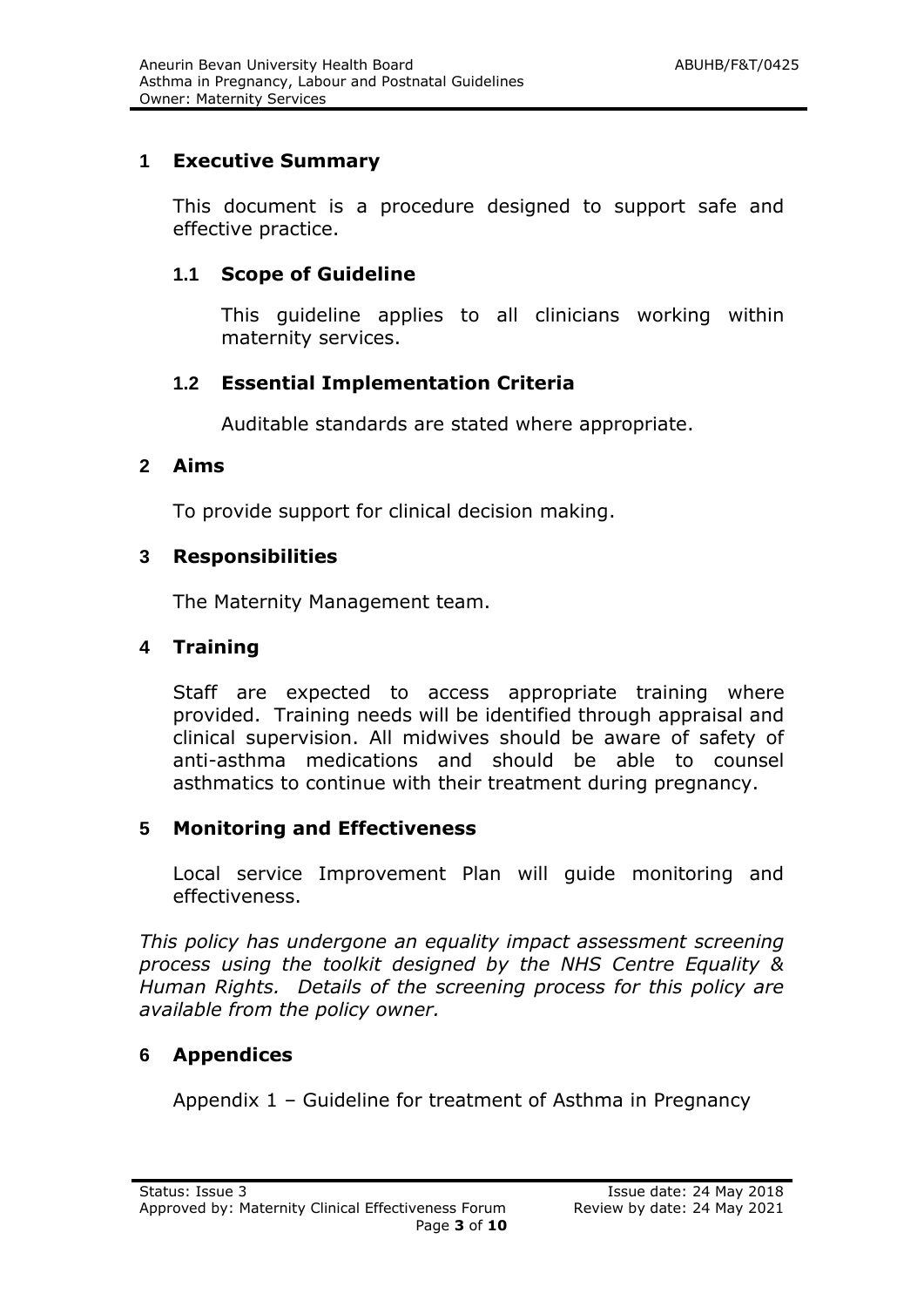# **Appendix 1**

# **Guideline for Treatment of Asthma in Pregnancy**

#### **Pre- conceptual Counselling:**

- o Asthma control may improve, deteriorate or remain unchanged in pregnancy
- o Patient education to continue medication during pregnancy as deterioration in disease control is commonly caused by reduction or complete cessation of medication
- o Risk of intrauterine growth restriction, small for dates, premature birth with poor asthma control
- o **Discontinue Omazilumab** prior to conception
- o Education on inhaler technique and home peak-flow monitoring

#### **Antenatal period:**

- o Continue drug therapy as in non-pregnant state. Patients should be explicitly reassured regarding safety of their medications including inhaled corticosteroids and the importance of continuing with therapy to control asthma at their initial clinic visit.
- o Pregnant patients with asthma should be explicitly reminded of importance of good control and that if they suffer an exacerbation of their asthma that it is important that this is treated promptly. All patients should be reassured of the safety of oral corticosteroids in pregnancy and informed that oral corticosteroids should **NOT** be withheld because of pregnancy in the event of an exacerbation.
- o Avoid commencing Montelucast in pregnancy but may be continued if the patient is already on it prior to pregnancy as benefits would outweigh risks
- o If uncontrolled/ worsening asthma (Peak flow rate <80% of expected), refer them to the medical antenatal clinic  $+$  Nurse led asthma clinic and seek medical help
- o If severe/brittle asthma refer to Obstetric Anaesthetic alert clinic and ensure patients referred to Asthma Clinic for review by Dr Whittaker in Chest Clinic
- o Women should be advised to stop smoking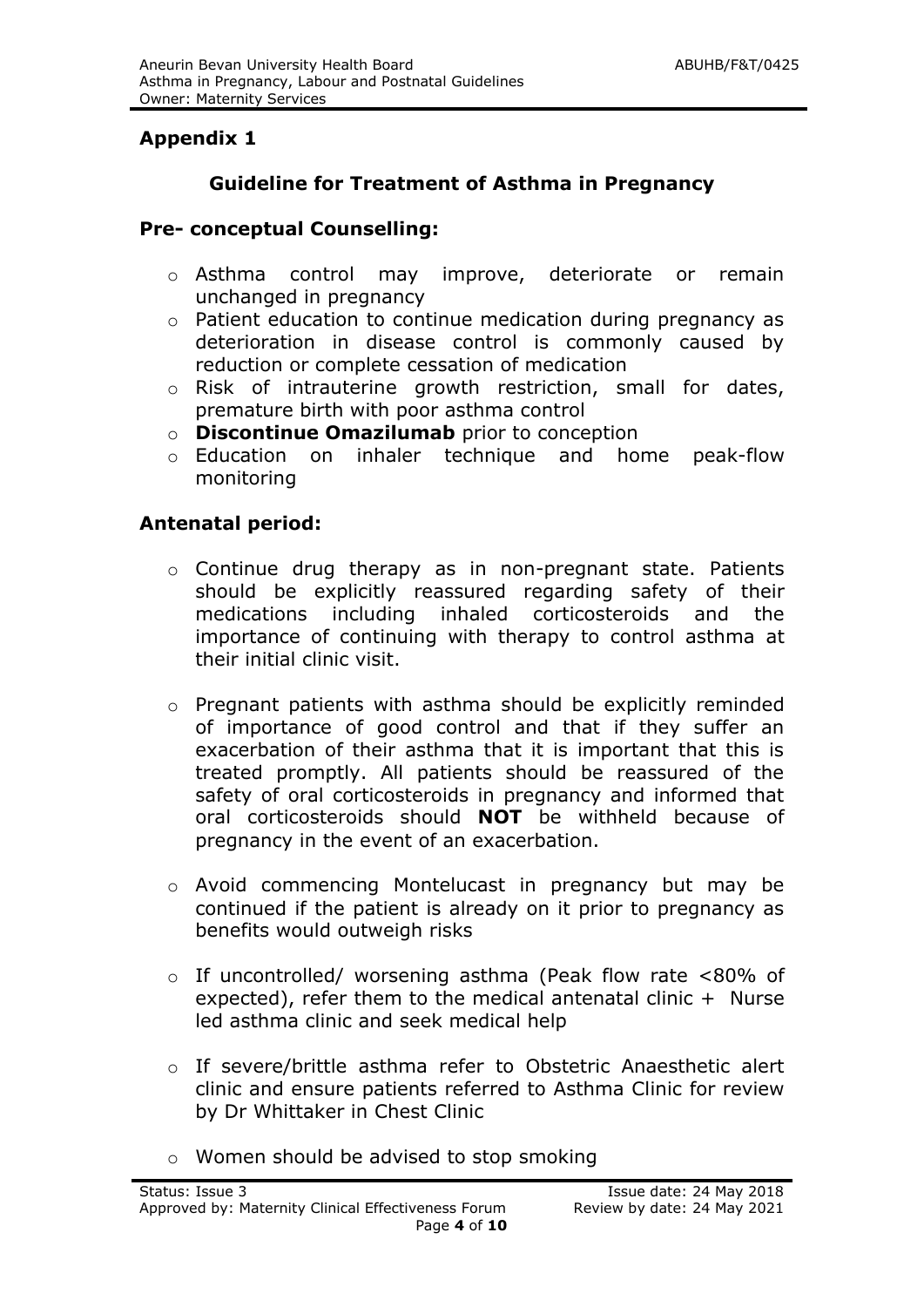- $\circ$  It is important to consider the possibility of 'aspirin sensitivity' and severe bronchospasm in a minority of women with asthma. In those patients who have a clear history of previous asthma sensitivity even low dose exposure can be life threatening and is contraindicated. Low dose aspirin may be indicated in pregnancy as a prophylaxis for certain women high risk of conditions such as pre-eclampsia, antiphospholipid syndrome etc. **Pregnant women with asthma should be asked about a history of aspirin sensitivity before being advised to take low dose aspirin.**
- o All pregnant women and particularly patients with asthma should be advised to undergo immunisation against influenza.
- o Home peak flow monitoring to be encouraged
- o If women with asthma admitted to maternity wards, daily peak flow monitoring should be done and referral to Respiratory team if develops worsening signs/ symptoms of asthma
- o Women who have received steroid tablets at a dose exceeding prednisolone 7.5mg per day for more than two weeks prior to delivery should be aware that they will require intravenous hydrocortisone 100mg four times per day throughout labour and be encouraged to request it when presenting in labour.
- o A clear plan of intrapartum and postpartum management must be documented in the notes.

#### **Induction:**

- o Prostaglandin E2 (propess, prostin) used to induce labour and to ripen the cervix is safe to use.
- o Prostaglandin E1 (misoprostol) used for early management of miscarriage and PPH is safe to use
- o β<sup>2</sup> agonists via inhaled route do not impair uterine contractions or delay the onset of labour
- o The use of inhaled and oral medications including steroids should be continued throughout the induction process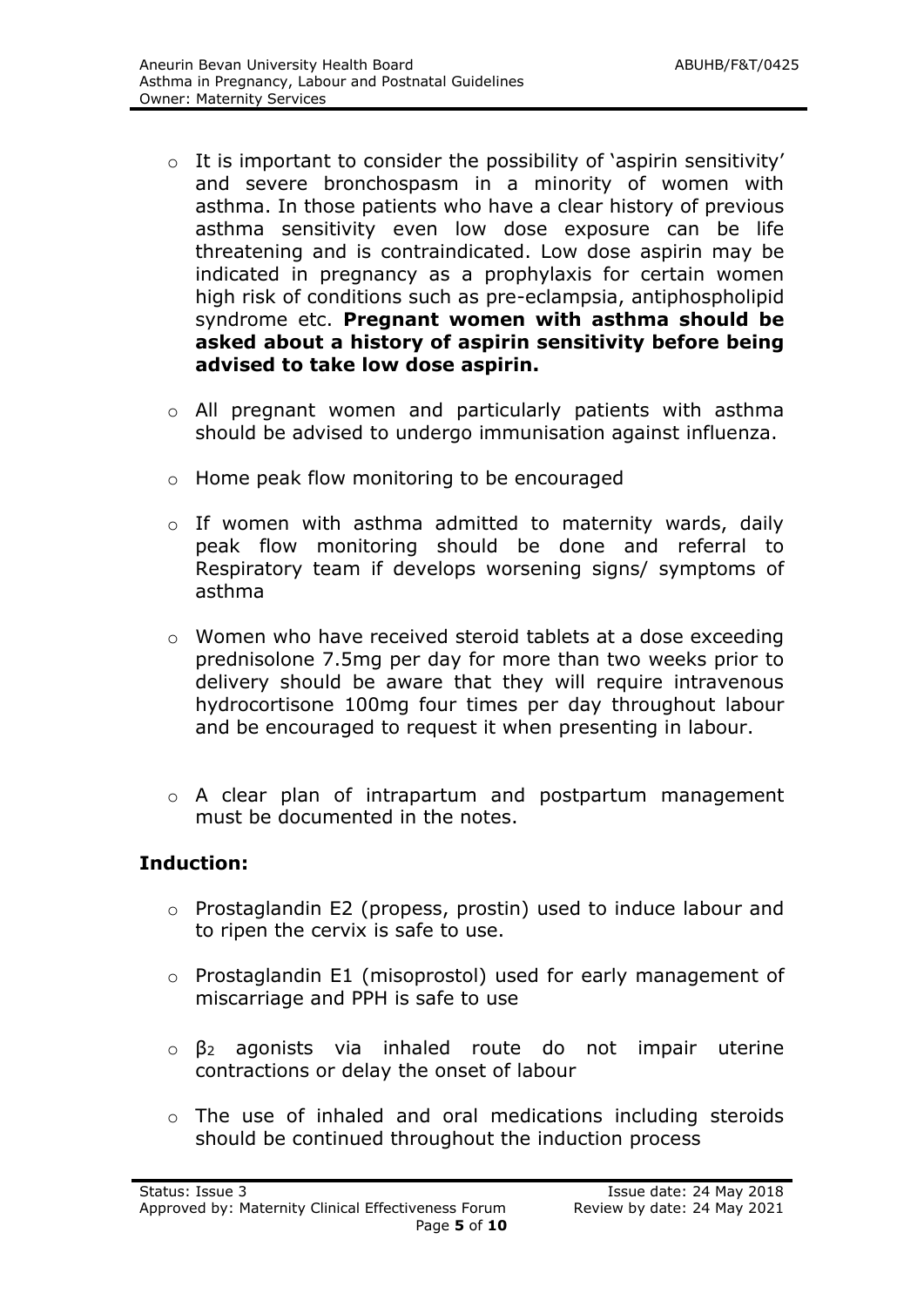# **Intrapartum:**

- Continue all usual asthma medication regularly as usual during labour
- All forms of analgesia in labour are safe including epidurals and Entonox. Care must be taken to enquire about a history of sensitivity to non-steroidal anti-inflammatory drugs as these can precipitate life-threatening bronchospasm in a small proportion of asthmatics. Choose an alternative analgesia.

Opiates can be used except in an unlikely event of an acute severe asthmatic attack and then they should be avoided

- On call Anaesthetist for Delivery Unit should be informed when brittle asthmatic woman is in labour.
- Caesarean Section should be for obstetric indications only.
- **Women receiving steroid tablets at a dose exceeding prednisolone 7.5 mg per day for more than two weeks prior to delivery should receive parenteral hydrocortisone 100 mg 6 hourly during labour.**

#### **Postpartum:**

- $\circ$  Syntocinon to be given for the 3<sup>rd</sup> stage
- o Caution should be used when administering ergometrine +/or carboprost. Both drugs may worsen bronchospasm, however, in cases of postpartum haemorrhage, benefits are likely to outweigh the risks

#### o **NEVER GIVE CARBOPROST INTRAVENOUSLY**

#### **Breastfeeding:**

- Women with asthma should be encouraged to breastfeed
- All drugs including inhaled steroids are safe to use in breastfeeding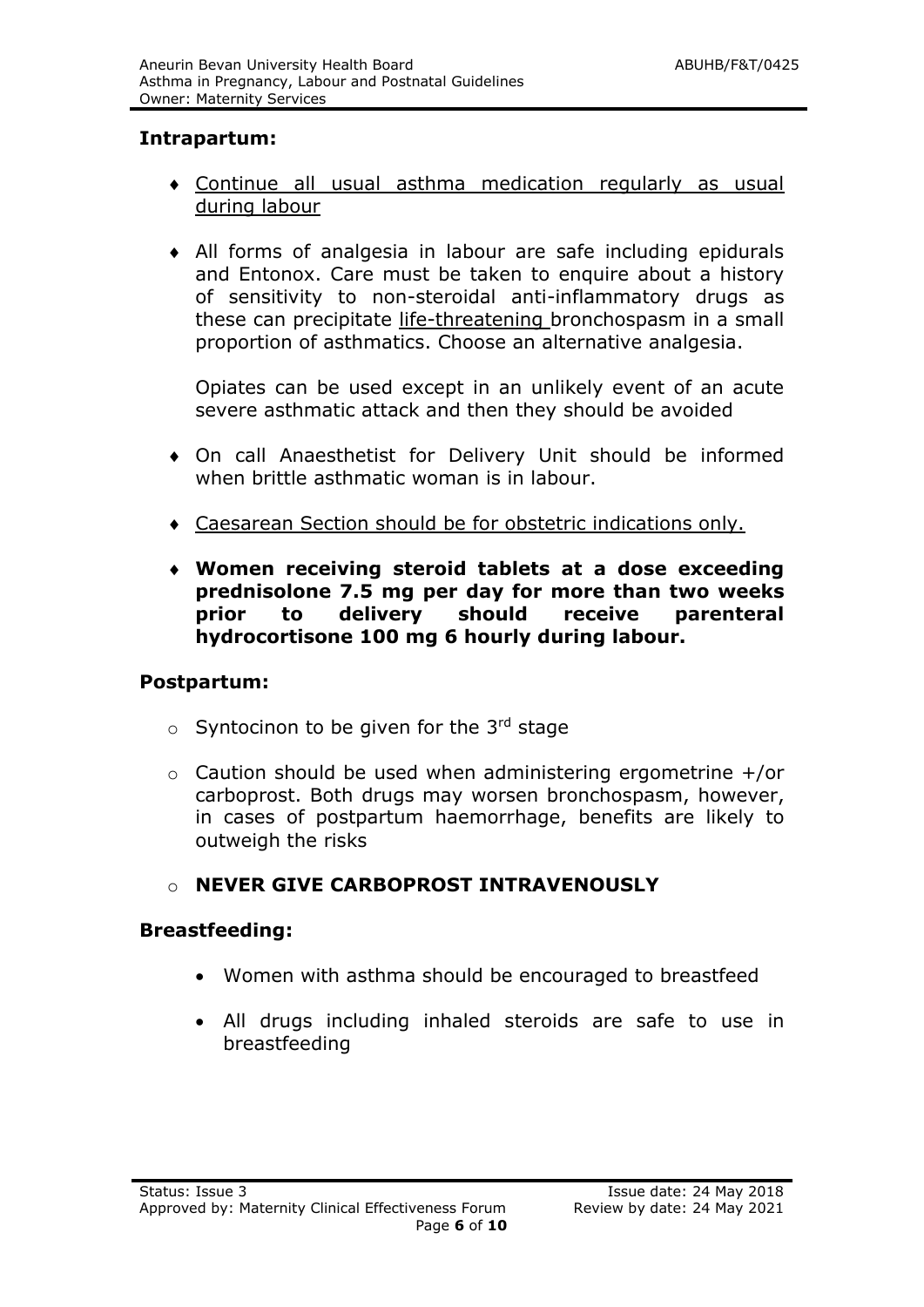# **Management of an acute Asthma attack in pregnancy/labour**

#### **Acute uncontrolled asthma can kill – but it is rarely a problem in pregnancy**

Can be spontaneous but is more commonly induced by either superimposed respiratory infection or medically induced e.g. with carboprost (haemobate).

# **Prinicples:**

- 1. Give drug therapy as in non-pregnant
- 2. Deliver Oxygen immediately to maintain saturation between 94-98%
- 3. **ALWAYS** check Peak expiratory flow (PEFR) and refer to chart to categorise.
- 4. Moderate, severe and life threatening asthma (see peak flow) must be treated vigorously **by the admitting team while waiting for help from the medics**. See flow charts below
- 5. Exclude other causes of worsening breathlessness and wheeze such as pulmonary embolism, cardiomyopathy etc.
- 6. Continuous foetal monitoring is recommended
- 7. Close liaison between respiratory physician, anaesthetist and obstetrician
- 8. Be aware that many young pregnant women with asthma do not appear distressed and their observations remain stable
- 9. Ensure all patients admitted because of asthma during pregnancy have follow up in chest clinic arranged prior to discharge from hospital.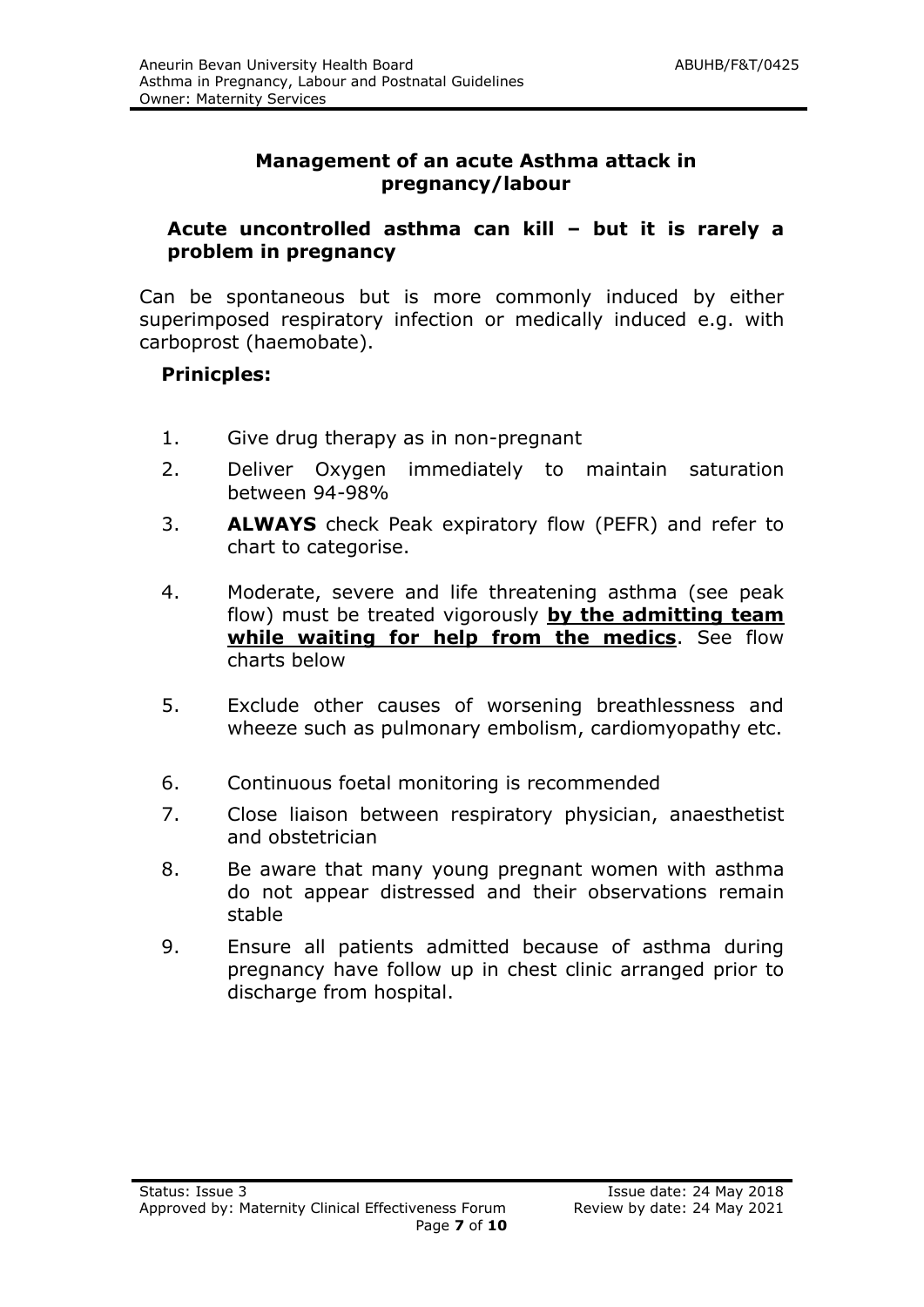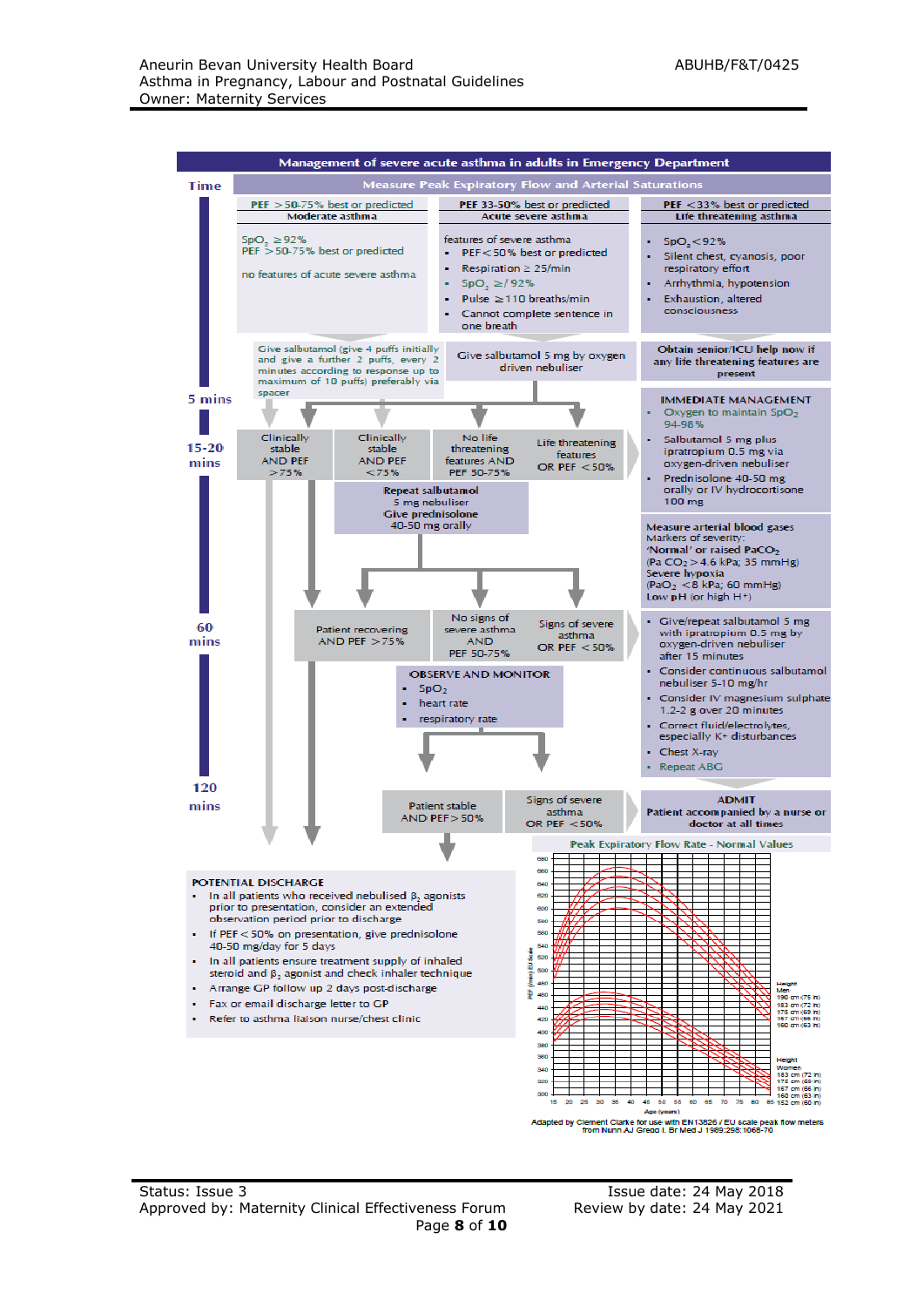| Management of acute severe asthma in adults in hospital                                                                                                                                                                                                                                                                                                                                    |                                                                                                                                                                                                                                                                                                                                                                                                                                                                                                                                                                                                                                                    |  |  |  |  |  |
|--------------------------------------------------------------------------------------------------------------------------------------------------------------------------------------------------------------------------------------------------------------------------------------------------------------------------------------------------------------------------------------------|----------------------------------------------------------------------------------------------------------------------------------------------------------------------------------------------------------------------------------------------------------------------------------------------------------------------------------------------------------------------------------------------------------------------------------------------------------------------------------------------------------------------------------------------------------------------------------------------------------------------------------------------------|--|--|--|--|--|
| Features of acute severe asthma                                                                                                                                                                                                                                                                                                                                                            | <b>IMMEDIATE TREATMENT</b>                                                                                                                                                                                                                                                                                                                                                                                                                                                                                                                                                                                                                         |  |  |  |  |  |
| Peak expiratory flow (PEF) 33-50% of<br>best (use % predicted if recent best<br>unknown)<br>Can't complete sentences in one breath<br>Respirations $\geq$ 25 breaths/min<br>Pulse $\geq$ 110 beats/min                                                                                                                                                                                     | ٠<br>Oxygen to maintain SpO, 94-98%<br>Salbutamol 5 mg or terbutaline 10 mg via an oxygen-driven nebuliser<br>Ipratropium bromide 0.5 mg via an oxygen-driven nebuliser<br>Prednisolone tablets 40-50 mg or IV hydrocortisone 100 mg<br>No sedatives of any kind<br>Chest X ray if pneumothorax or consolidation are suspected or patient<br>requires mechanical ventilation                                                                                                                                                                                                                                                                       |  |  |  |  |  |
| Life threatening features<br>PEF < 33% of best or predicted<br>$-5pO2 < 92%$<br>Silent chest, cyanosis, or feeble<br>respiratory effort<br>Arrhythmia or hypotension<br><b>Exhaustion, altered consciousness</b>                                                                                                                                                                           | IF LIFE THREATENING FEATURES ARE PRESENT:<br>Discuss with senior clinician and ICU team<br>Consider IV magnesium sulphate 1.2-2 g infusion over 20 minutes (unless already<br>given)<br>Give nebulised $\beta_2$ agonist more frequently e.g. salbutamol 5 mg up to every 15-30<br>minutes or 10 mg per hour via continuous nebulisation (requires special nebuliser)<br><b>SUBSEQUENT MANAGEMENT</b>                                                                                                                                                                                                                                              |  |  |  |  |  |
|                                                                                                                                                                                                                                                                                                                                                                                            |                                                                                                                                                                                                                                                                                                                                                                                                                                                                                                                                                                                                                                                    |  |  |  |  |  |
| If a patient has any life threatening feature,<br>measure arterial blood gases. No other<br>investigations are needed for immediate<br>management.                                                                                                                                                                                                                                         | <b>IF PATIENT IS IMPROVING continue:</b><br>• Oxygen to maintain SpO, 94-98%<br>Prednisolone 40-50mg daily or IV hydrocortisone 100 mg 6 hourly<br>Nebulised $\beta$ , agonist and ipratropium 4-6 hourly                                                                                                                                                                                                                                                                                                                                                                                                                                          |  |  |  |  |  |
| Blood gas markers of a life threatening<br>attack:<br>" 'Normal' (4.6-6 kPa, 35-45 mmHg)<br>PaCO <sub>2</sub><br><b>Severe hypoxia: PaO<sub>2</sub> &lt; 8 kPa</b><br>(60mmHg) irrespective of treatment with<br>oxygen<br>$\blacksquare$ A low pH (or high H <sup>+</sup> )<br><b>Caution: Patients with severe or life</b><br>threatening attacks may not be distressed                  | IF PATIENT NOT IMPROVING AFTER 15-30 MINUTES:<br>Continue oxygen and steroids<br>Use continuous nebulisation of salbutamol at 5-10 mg/hour if an appropriate<br>nebuliser is available. Otherwise give nebulised salbutamol 5 mg every 15-30<br>minutes<br>• Continue ipratropium 0.5 mg 4-6 hourly until patient is improving<br>IF PATIENT IS STILL NOT IMPROVING:<br>Discuss patient with senior clinician and ICU team<br>Consider IV magnesium sulphate 1.2-2 g over 20 minutes (unless already given)<br>Senior clinician may consider use of IV $\beta$ , agonist or IV aminophylline or                                                    |  |  |  |  |  |
| and may not have all these abnormalities.<br>The presence of any should alert the doctor.                                                                                                                                                                                                                                                                                                  | progression to mechanical ventilation                                                                                                                                                                                                                                                                                                                                                                                                                                                                                                                                                                                                              |  |  |  |  |  |
| Near fatal asthma                                                                                                                                                                                                                                                                                                                                                                          | <b>MONITORING</b>                                                                                                                                                                                                                                                                                                                                                                                                                                                                                                                                                                                                                                  |  |  |  |  |  |
| Raised PaCO <sub>2</sub><br>" Requiring mechanical ventilation with<br>raised inflation pressures                                                                                                                                                                                                                                                                                          | Repeat measurement of PEF 15-30 minutes after starting treatment<br>Oximetry: maintain SpO <sub>2</sub> > 94-98%<br>٠<br>Repeat blood gas measurements within 1 hour of starting treatment if:<br>٠<br>- initial PaO2 < 8 kPa (60 mmHg) unless subsequent SpO2 > 92%                                                                                                                                                                                                                                                                                                                                                                               |  |  |  |  |  |
| Peak Expiratory Flow Rate - Normal Values                                                                                                                                                                                                                                                                                                                                                  | - PaCO <sub>2</sub> normal or raised<br>- patient deteriorates<br>• Chart PEF before and after giving $\beta_2$ agonists and at least 4 times daily throughout<br>hospital stay                                                                                                                                                                                                                                                                                                                                                                                                                                                                    |  |  |  |  |  |
| 640<br>600<br>520<br>580<br>500<br><b>Parties</b><br>500<br>I<br>400                                                                                                                                                                                                                                                                                                                       | Transfer to ICU accompanied by a doctor prepared to intubate if:<br>٠<br>Deteriorating PEF, worsening or persisting hypoxia, or hypercapnea<br>Exhaustion, altered consciousness<br>п<br>Poor respiratory effort or respiratory arrest                                                                                                                                                                                                                                                                                                                                                                                                             |  |  |  |  |  |
| Height<br>Men<br>ŧ<br>120 cm (75 ki)                                                                                                                                                                                                                                                                                                                                                       | <b>DISCHARGE</b>                                                                                                                                                                                                                                                                                                                                                                                                                                                                                                                                                                                                                                   |  |  |  |  |  |
| 183 cm (72 ki)<br>175 cm (09 ln)<br>167 cm (06 ln)<br>ø<br>100 cm (03 k)<br>400<br>w<br>360<br>Huight<br>Woman<br>540<br>183 cm (72 ln)<br>300<br>175 cm (59 in)<br>167 cm (66 in)<br>160 cm (63 in)<br>50<br>63<br>85 152 cm (60 lt)<br>临<br>Age (years)<br>Adapted by Clement Clarke for use with EN13826 / EU scale peak flow meters<br>from Nunn AJ Gregg I, Br Med J 1989:298;1068-70 | When discharged from hospital, patients should have:<br>Been on discharge medication for 12-24 hours and have had inhaler technique<br>checked and recorded<br>PEF $>$ 75% of best or predicted and PEF diurnal variability < 25% unless discharge is<br>agreed with respiratory physician<br>Treatment with oral and inhaled steroids in addition to bronchodilators<br>Own PEF meter and written asthma action plan<br>$\blacksquare$<br>GP follow up arranged within 2 working days<br>Follow up appointment in respiratory clinic within 4 weeks<br>п<br>Patients with severe asthma (indicated by need for admission) and adverse behavioural |  |  |  |  |  |

or psychosocial features are at risk of further severe or fatal attacks

- 
- Determine reason(s) for exacerbation and admission<br>• Send details of admission, discharge and potential best PEF to GP